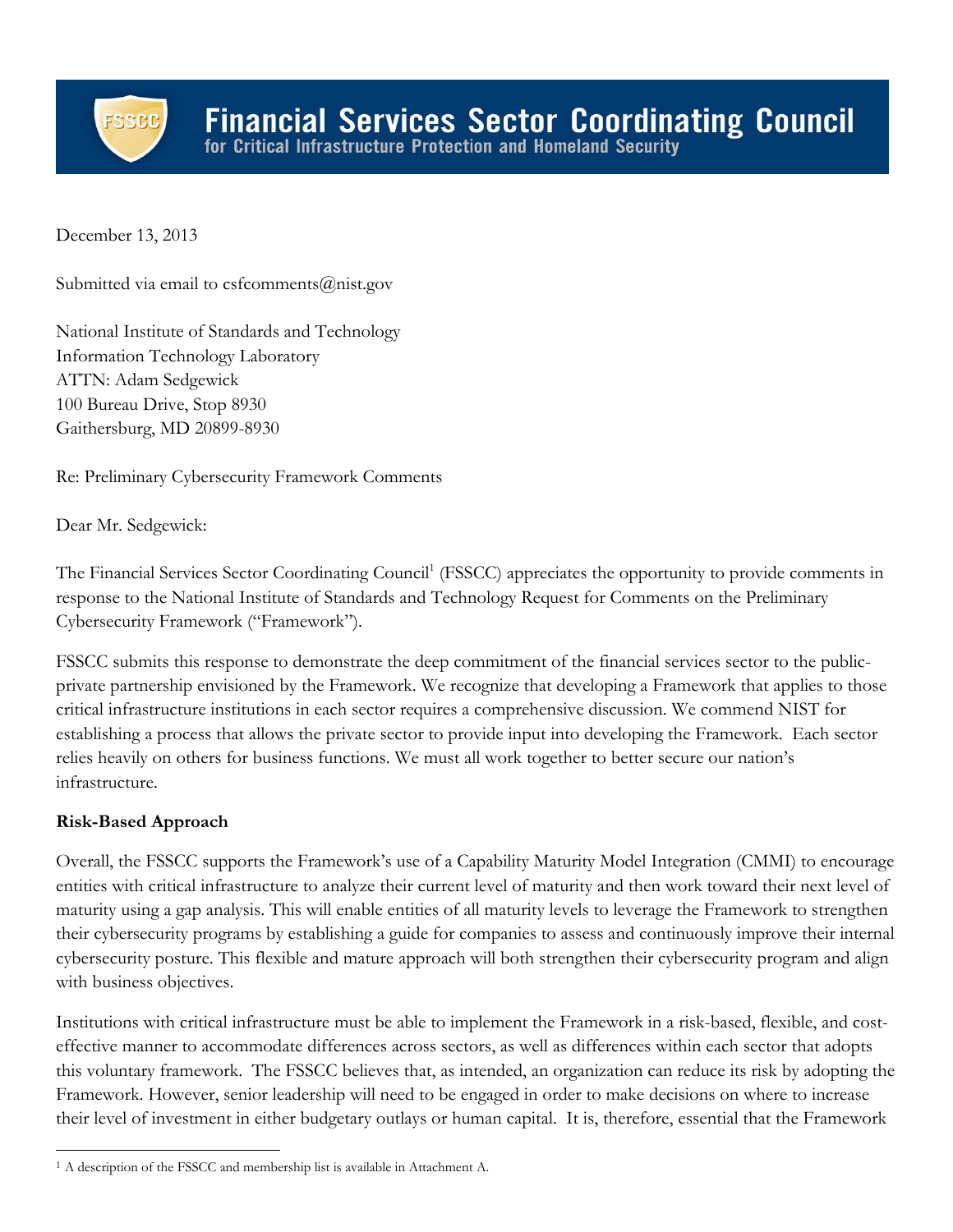emphasize the need for companies to use the Framework to analyze what is truly at risk and what threats are most applicable to them and have the flexibility for companies to make the decision on where to prioritize precious capital to mitigate those risks and threats.

The Framework should be able to align with and reflect an organization's governance of cybersecurity risk, including the organization's existing risk assessment and risk management processes. This can enable widespread adoption by organizations, limiting duplication of efforts. For organizations that are less mature in their cybersecurity risk management efforts, the Framework should provide a starting point to build a cybersecurity risk management program.

The Financial Sector believes that, regarding Framework implementation, government should evaluate a BETA Test protocol to assess the efficacy of the Framework, identify meaningful deficiencies in implementation that reduce the effectiveness of the Framework, and provide key recommendations for improvement. Such a protocol should include a broad cross-section of sectors and companies that are representative of the wide variety of businesses for which the Framework is intended.

# **Privacy and Cybersecurity**

Financial sector companies are accustomed to and are strongly supportive of protecting their customers' data and, as partners and service providers, the data of customers of financial institutions worldwide. The financial sector is currently subject to stringent laws and regulation that require them to protect the confidentiality as well as the security of their customers' nonpublic personally identifiable information, including the Gramm-Leach-Bliley Act ("GLBA"), the Fair Credit Reporting Act ("FCRA") and the Right to Financial Privacy Act. These laws and regulations are reinforced by regular, pro-active review and audit by highly specialized regulators.

However, the FSSCC believes that critical to successful adoption and implementation of this Framework is a clear risk-based methodology that strengthens cybersecurity programs, appropriately highlights privacy considerations, takes into account existing requirements, and supports continued innovation and effective business management strategies, regardless of sector. Therefore, FSSCC offers the following recommendations regarding the cybersecurity and privacy methodologies presented by the Framework.

Foundationally, the Framework should guide implementing companies to consider network security interactions as it relates to privacy. However, as written, the privacy methodology outlined by Preliminary Cybersecurity Framework Appendix B is likely to conflict with confidentiality and security requirements to which financial institutions are subject. As a result, as currently proposed, the Framework could have the opposite effect from that intended, resulting in less private sector usage of the voluntary Framework. We agree with the importance of privacy protections within the Framework. However, privacy should be integrated in the Framework without impacting Framework adoption by redefining key aspects of network security and privacy. In addition, we must recognize the need for a necessary balance between privacy and security to ensure institutions can still protect themselves from malicious actors.

The Framework's discussion must focus on the privacy issues that are uniquely impacted by an organization's cybersecurity measures or compensating controls. Not all cybersecurity activities, measures or controls have privacy implications. The Framework's choice of a definition of personally-identifiable information (PII) and a number of the specific elements of the proposed methodology runs counter to the stringent laws and regulations with which the Financial Sector already complies to protect nonpublic personally identifiable information, including the GLBA, the FCRA and the Right to Financial Privacy Act. The Financial Sector by any measure is very mature when it comes to balancing cybersecurity with privacy. Its rules and regulatory model work. The Framework needs to take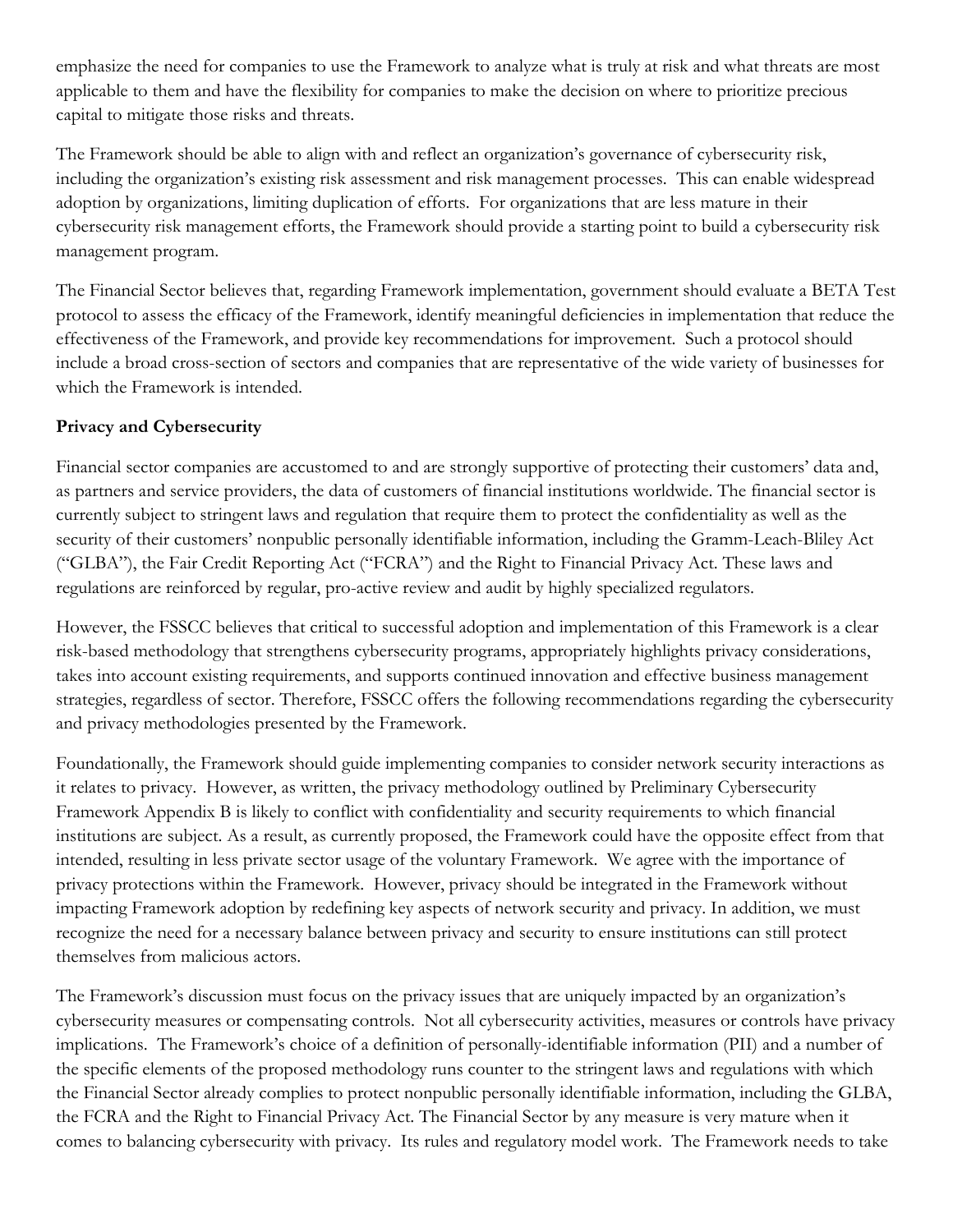this into account and allow for sectors that have a well established regulatory schema in place to adopt the Framework without running counter to those existing regulations. Any privacy discussion must clearly recognize the existing laws and regulations in this space similar to the recognition given in the Framework Core.

We believe the Framework's privacy methodology should not include civil liberties as it is the responsibility of Congress to create laws to protect civil liberties and institutions implement subsequent requirements. We believe that this is the intended relationship between civil liberties and private industry. In order for institutions to adopt the Framework, it will be essential that additional liability risks not be introduced by the inclusion of civil liberties.

To address these concerns, the sector supports the "Alternative Methodology to Protect Privacy for a Cybersecurity Program" as provided to NIST on December 5 by Harriet Pearson, Partner of Hogan Lovells, and noted in Attachment B.

## **Future Framework Efforts**

Overall, we believe issues relating to the future roadmap should be addressed outside of the Framework document. This will allow the Framework to be succinct and focused for practitioners to implement within their systems.

The Preliminary Cybersecurity Framework provides a comprehensive list of Areas for Improvement in Appendix C. NIST can be a true leader for protecting cybersecurity by coordinating efforts on future workforce development and supply chain risk management. We agree with the recognition by NIST for the need to improve the sharing of threat indicators. However, Congressional action addressing legal liability protection for the sharing of cyber threat information across sectors must be fully addressed. Further, sharing of additional threat information will enable institutions to adequately and properly prepare their Framework self-assessments.

We agree with NIST's assessment that the Framework must be continuously evaluated and updated. However, the update should not occur until the first version has been adopted and an assessment has been completed to evaluate the challenges experienced during the adoption. We believe the critical infrastructure community must be involved in this effort and the public-private partnership is uniquely situated to provide the necessary participation. The future of the Framework should leverage the existing sector coordinating councils to ensure adequate participation of all sectors.

## **Conclusion**

The FSSCC applauds NIST's engagement with the private sector in developing the Framework and we look forward to continuing these efforts moving forward. Only with substantive and significant engagement with the private sector will the voluntary Cybersecurity Framework achieve its goals to improve the security of critical infrastructure.

Respectfully submitted,

Charles Blauner Chair Financial Services Sector Coordinating Council (FSSCC)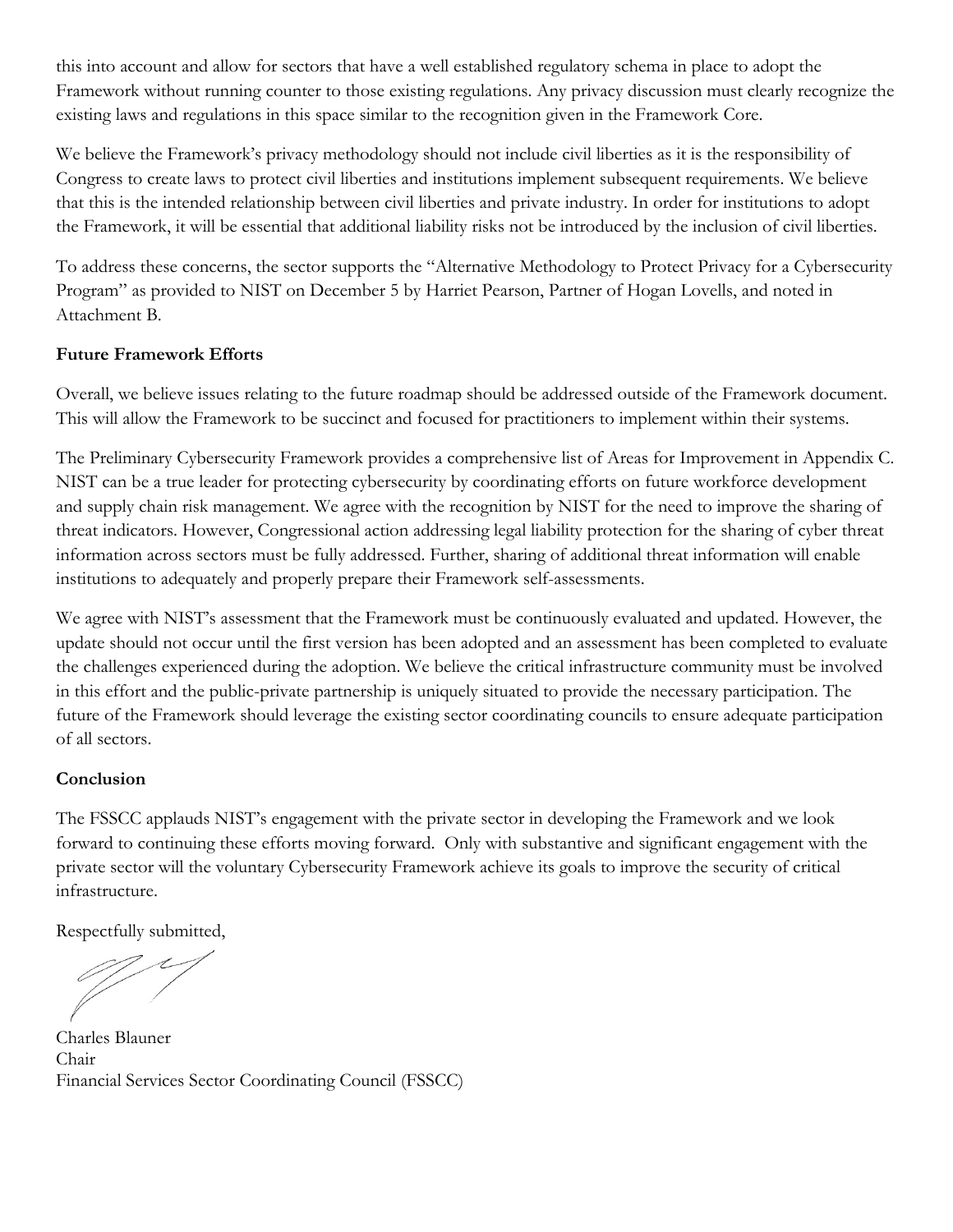## **Attachment A: Financial Services Sector Coordinating Council (FSSCC) Membership**

The Financial Services Sector Coordinating Council (FSSCC) fosters and facilitates financial services sector-wide activities and initiatives designed to improve Critical Infrastructure Protection and Homeland Security. The Council was created in June 2002 by the private sector, with recognition from the U.S. Treasury, to coordinate critical infrastructure and homeland security activities in the financial services industry.

| <b>Associations</b>                                                     | <b>Operators</b>            | <b>Utilities and Exchanges</b>                    |
|-------------------------------------------------------------------------|-----------------------------|---------------------------------------------------|
| American Bankers Association (ABA)                                      | Aetna                       | <b>BATS</b> Exchange                              |
| American Council Life Insurers (ACLI)                                   | American Express            | <b>CLS</b> Services                               |
| American Insurance Association (AIA)                                    | <b>Bank of America</b>      | CME Group                                         |
| American Society for Industrial Security<br>International (ASIS)        | <b>BNY</b> Mellon           | Depository Trust & Clearing<br>Corporation (DTCC) |
| Bank Administration Institute (BAI)                                     | Citi                        | Direct Edge                                       |
| BITS/Financial Services Roundtable                                      | Equifax                     | First Data                                        |
| ChicagoFIRST                                                            | Fannie Mae                  | Intercontinental Exchange (ICE)                   |
| Consumer Bankers Associations (CBA)                                     | <b>Fidelity Investments</b> | <b>International Securities Exchange</b><br>(ISE) |
| Credit Union National Association<br>(CUNA)                             | Freddie Mac                 | LCH Clearnet                                      |
| Financial Information Forum (FIF)                                       | GE Capital                  | <b>NASDAQ</b>                                     |
| Financial Services Information Sharing<br>and Analysis Center (FS-ISAC) | Goldman Sachs               | National Stock Exchange                           |
| Futures Industry Association (FIA)                                      | JP Morgan Chase             | <b>NYSE</b> Euronext                              |
| <b>Independent Community Bankers</b><br>Association (ICBA)              | <b>MasterCard</b>           | Omgeo                                             |
| Investment Company Institute (ICI)                                      | Morgan Stanley              | Options Clearing Corporation                      |
| Managed Funds Association (MFA)                                         | Navy Federal                | The Clearing House                                |
| National Automated Clearing House<br>Association (NACHA)                | Northern Trust              |                                                   |
| National Association of Federal Credit<br>Unions (NAFCU)                | <b>PNC</b>                  |                                                   |
| National Armored Car Association<br>(NACA)                              | <b>RBS</b>                  |                                                   |
| National Futures Association (NFA)                                      | Sallie Mae                  |                                                   |
| Securities Industry and Financial Markets<br>Association (SIFMA)        | State Farm                  |                                                   |
|                                                                         | <b>State Street</b>         |                                                   |
|                                                                         | Sun Trust                   |                                                   |
|                                                                         | US Bank                     |                                                   |
|                                                                         | Visa                        |                                                   |
|                                                                         | Wells Fargo                 |                                                   |